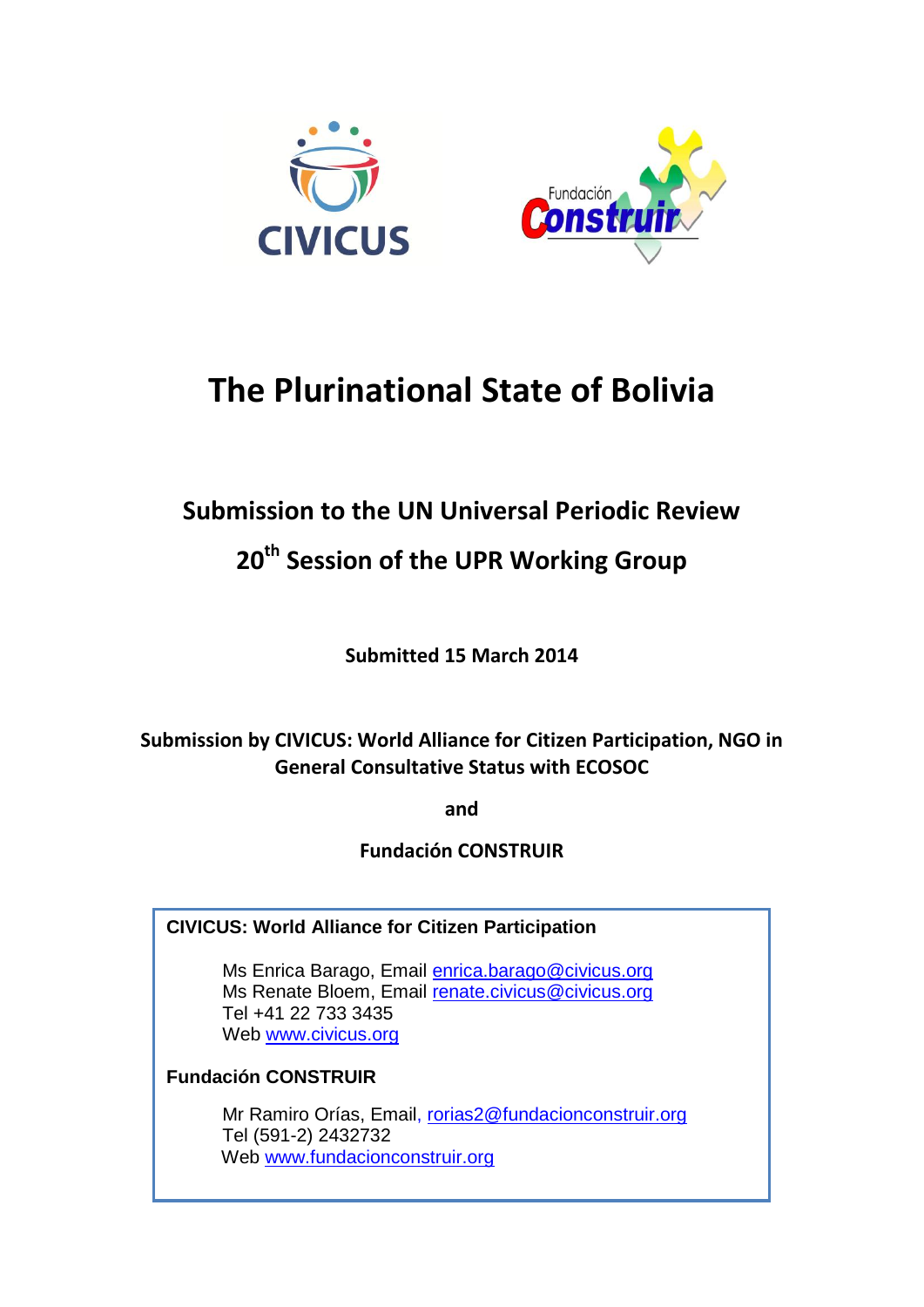#### **1. (A) Introduction**

- **1.1** CIVICUS: World Alliance for Citizen Participation is an international movement with members in more than 100 countries worldwide. Established in 1993, CIVICUS nurtures the foundation, growth and protection of citizen action throughout the world, especially in areas where participatory democracy and citizen's freedom of association are threatened.
- **1.2** Fundación CONSTRUIR, established in 2009, seeks to promote citizen participation, protect human rights, improve access to justice, and strengthen democratic development. To achieve this mission conducts research, training and advocacy at the local and national level in coalition with a number of domestic and international organizations.
- **1.3** In this document, CIVICUS and Fundación CONSTRUIR outline concerns related to the environment in which civil society and human rights defenders (HRDs) operate in the Plurinational State of Bolivia, and discuss the threats they face in the exercise of the freedoms of expression, association and assembly.
- **1.4** CIVICUS and Fundación CONSTRUIR are concerned by legislative and extra-legal measures taken by the Bolivian government to curtail or stigmatize civil society organizations (CSOs), in an apparent attempt to suppress criticism and pluralistic debate of government policy.
- **1.5** CIVICUS and Fundación CONSTRUIR are also alarmed by the failure of the Bolivian government to adequately protect human rights defenders who have been targeted due to their legitimate human rights activities and face death threats and harassment in the exercise of their work. While the government has taken a number of steps to prosecute security forces and other government officials who committed abuses, inconsistent application of national legislation has led to impunity.
- **1.6** CIVICUS and Fundación CONSTRUIR are further troubled by the use of judicial, financial and administrative hurdles by the Bolivian authorities to restrict freedom of expression, independence of the media, access to information and freedom of association.
	- In Section B, CIVICUS and Fundación CONSTRUIR highlight concerns related to the freedom of association and restrictions on civil society activities.
	- In Section C, CIVICUS and Fundación CONSTRUIR express concerns involving harassment and arbitrary detention of human rights defenders.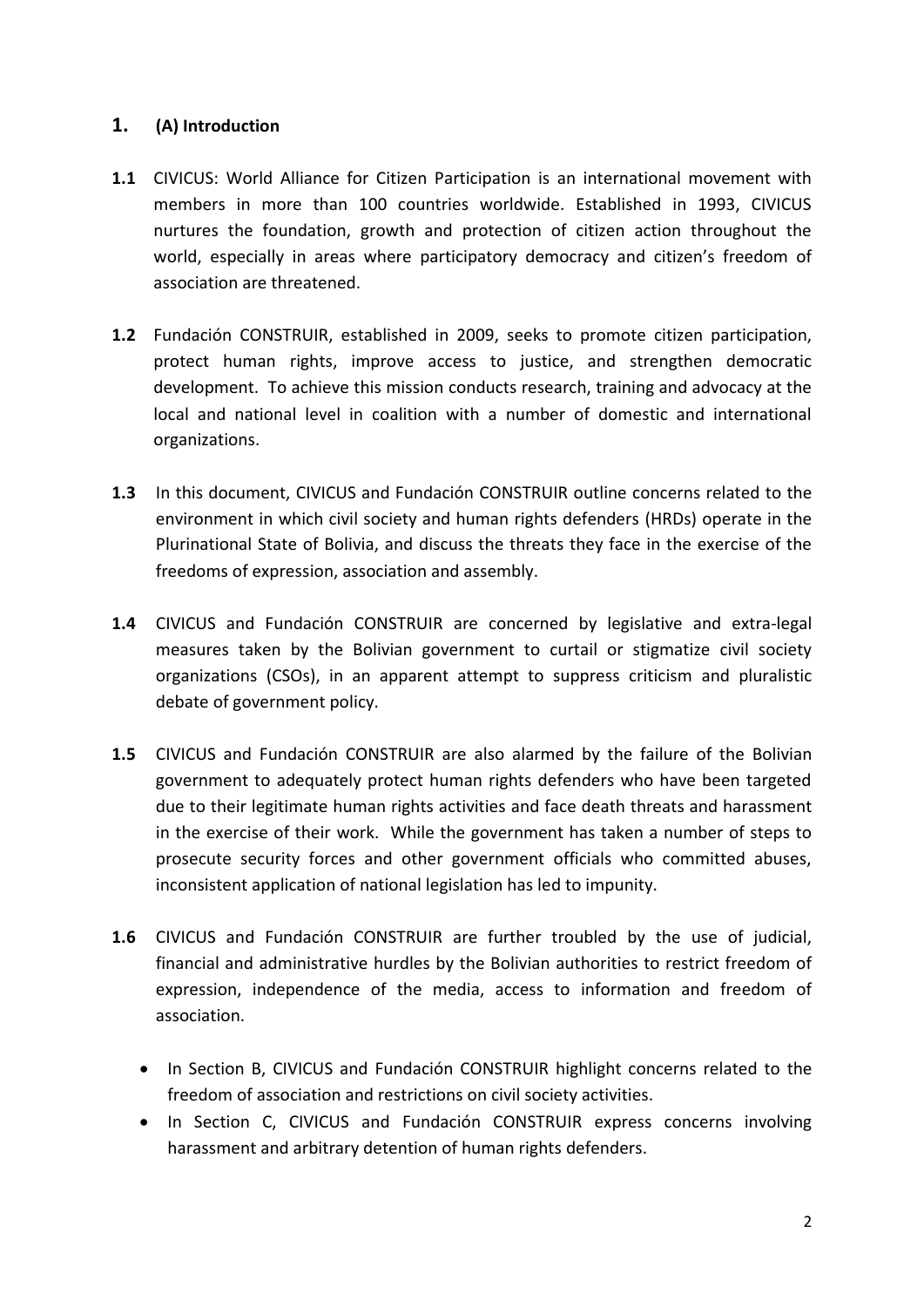- In Section D, CIVICUS and Fundación CONSTRUIR highlight concerns relating to the freedom of expression, independence of the media, restrictions on access to information and intimidation, harassment and attacks on journalists.
- In Section E, CIVICUS and Fundación CONSTRUIR highlight concerns regarding the freedom of assembly.
- In Section F, CIVICUS and Fundación CONSTRUIR make a number of recommendations to address the concerns listed.

## **2. (B) Restrictions on freedom of association and impediments to civil society activities**

- **2.1** Article 21 of the Constitution of Bolivia guarantees the right to freedom of association. Moreover, a number of national laws have been introduced further articulating the right to freedom of association.<sup>1</sup> Under Article 9 of the Law No. 342, freedom of association for youth groups is explicitly safeguarded (5 February 2013, Article 9, Numeral 7). In addition, Article 5 of the law on HIV-AIDS prevention (Ley para la Prevención del VIH-SIDA, Protección de los derechos humanos y asistencia integral multidisciplinaria para las personas que viven con el VIH-SIDA) guarantees freedom of association, expression and assembly to people living with HIV/AIDS. Article 22 of the ICCPR, to which Bolivia is a state party, also guarantees freedom of association.<sup>2</sup>
- **2.2** However, despite these protections, in practice, a number of policy and legal obstacles to the effective realisation of this right persist. Of particular concern are national laws which provide the government with excessive discretionary powers to monitor and interfere in the internal activities of CSOs. Under Supreme Decree No. 22409 (Creating a National Registry for NGOs and Detailing Reporting and Registration Requirements), CSOs must provide general information on their activities, sources of funding and project plans for a three-year period. According to Article 11 of the law, the Ministry of Planning and Coordination is also permitted to evaluate the extent to which CSOs have fulfilled their objectives, implemented their projects, and assess the impact of activities stipulated in implementation agreements between CSOs and relevant ministries.
- **2.3** In addition, Law No. 351 and Supreme Decree No. 1597 further require that CSOs declare in their statutes an explicit intention to contribute to the socio-economic development of Bolivia. Such requirements seriously undermine the independence of CSOs and provide the government with a powerful tool to dictate their internal affairs.

1

<sup>&</sup>lt;sup>1</sup> Constitution of 2009 of the Republic of Bolivi[a http://www.wipo.int/wipolex/en/text.jsp?file\\_id=178173;](http://www.wipo.int/wipolex/en/text.jsp?file_id=178173) English version [http://www.forensic-architecture.org/wp-](http://www.forensic-architecture.org/wp-content/uploads/2012/11/Bolivia_Constitution_2009-Official-Translation.pdf)

[content/uploads/2012/11/Bolivia\\_Constitution\\_2009-Official-Translation.pdf](http://www.forensic-architecture.org/wp-content/uploads/2012/11/Bolivia_Constitution_2009-Official-Translation.pdf) <sup>2</sup> Ratification status for Bolivia,

[http://tbinternet.ohchr.org/\\_layouts/TreatyBodyExternal/Treaty.aspx?CountryID=21&Lang=EN](http://tbinternet.ohchr.org/_layouts/TreatyBodyExternal/Treaty.aspx?CountryID=21&Lang=EN)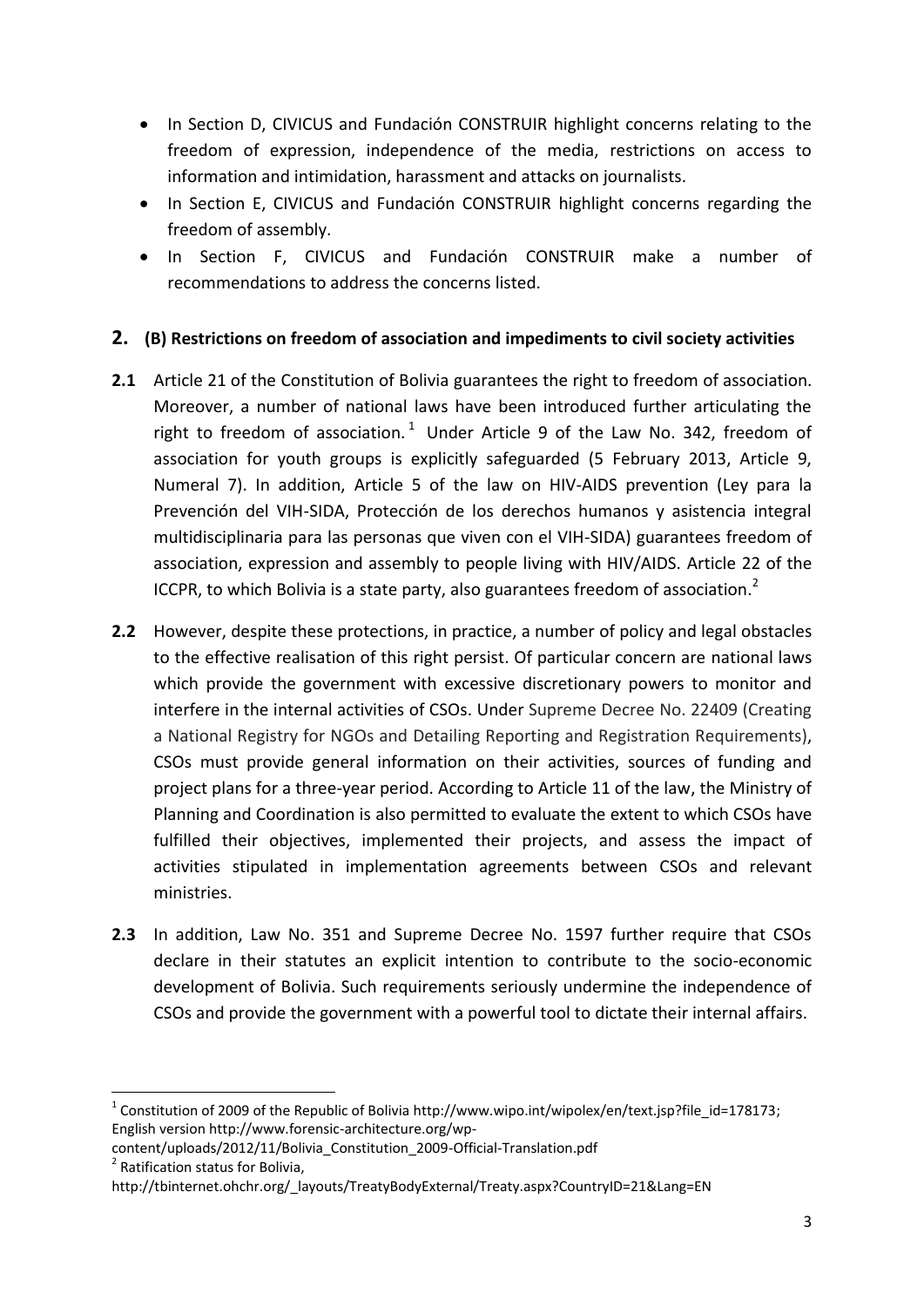- **2.4** Moreover, under the Bolivian Civil Code, the government is endowed with broad authority to dissolve and liquidate associations and foundations. Article 64 of the Civil Code permits the Public Ministry to dissolve an association or foundation if it engages in activities which are deemed contrary to public order or good conduct.
- **2.5** The Supreme Decree No. 26140 (Regulation of the Operations of Non-governmental Organizations working with Peasants, Indigenous, and Ordinary Peoples and Settlers) $3$ also contains a number of troubling and discriminatory elements specifically aimed at regulating the operations of CSOs which work with rural and indigenous communities. Among other restrictions the decree endows the authorities with broad powers to investigate, supervise, and sanction these organizations, including the suspension or revocation of their registration through an administrative proceeding.
- **2.6** CSOs critical of government policy are also subjected to harassment, including public smear campaigns and forced dissolution. On 4 December 2013, President Evo Morales threatened UNITAS, a network of 26 Bolivian NGOs, with expulsion. Moreover, on 20 December 2013, the Ministry of the Presidency ordered the expulsion by 26 March 2014 of IBIS Education for Development, an organization working primarily with indigenous organizations, on unsubstantiated claims of political meddling.<sup>4</sup>
- **2.7** The right to strike, organize and bargain collectively are recognised under Articles 49 and 53 of the Constitution and related regulations and statutory instruments. However, requirements to form unions are unnecessarily onerous. Establishment of a union requires a minimum of 20 persons, including at least 50 percent of the respective workforce. The Labour Code also requires prior government approval of a union's elected leadership, permits only one union per enterprise and allows labour inspectors to attend union meetings.<sup>5</sup>

.

 $3$  Supreme Decree No. 26140, Text of the law, http://www.bu.edu/bucflp/laws/supreme-decree-no-26140governing-ngos-working-with-indigenous-groups-and-peasant-farmers/

<sup>4</sup> Bolivia expels Danish NGO for meddling, Global Post,

[http://www.globalpost.com/dispatch/news/afp/131220/bolivia-expels-danish-ngo-meddling-1;](http://www.globalpost.com/dispatch/news/afp/131220/bolivia-expels-danish-ngo-meddling-1) Close the NGOs: Asserting Sovereignty or Eroding Democracy in Bolivia and Ecuador?, Upside Down World,

[http://upsidedownworld.org/main/news-briefs-archives-68/4626-close-the-ngos-asserting-sovereignty-or](http://upsidedownworld.org/main/news-briefs-archives-68/4626-close-the-ngos-asserting-sovereignty-or-eroding-democracy-in-bolivia-and-ecuador)[eroding-democracy-in-bolivia-and-ecuador;](http://upsidedownworld.org/main/news-briefs-archives-68/4626-close-the-ngos-asserting-sovereignty-or-eroding-democracy-in-bolivia-and-ecuador) Gobierno da plazo hasta el 26 de marzo de 2014 para que ONG IBIS transfiera o cierre sus programas, Pàgina Siete,

http://www.paginasiete.bo/nacional/2013/12/27/gobierno-plazo-hasta-marzo-2014-para-ibis-transfieracierre-programas-9755.html

<sup>&</sup>lt;sup>5</sup> Country Reports on Human Rights Practices for 2013, U.S. Department of State, Bureau of Democracy, [Human Rights and Labor,](http://www.state.gov/j/drl/)<http://www.state.gov/j/drl/rls/hrrpt/humanrightsreport/index.htm#wrapper>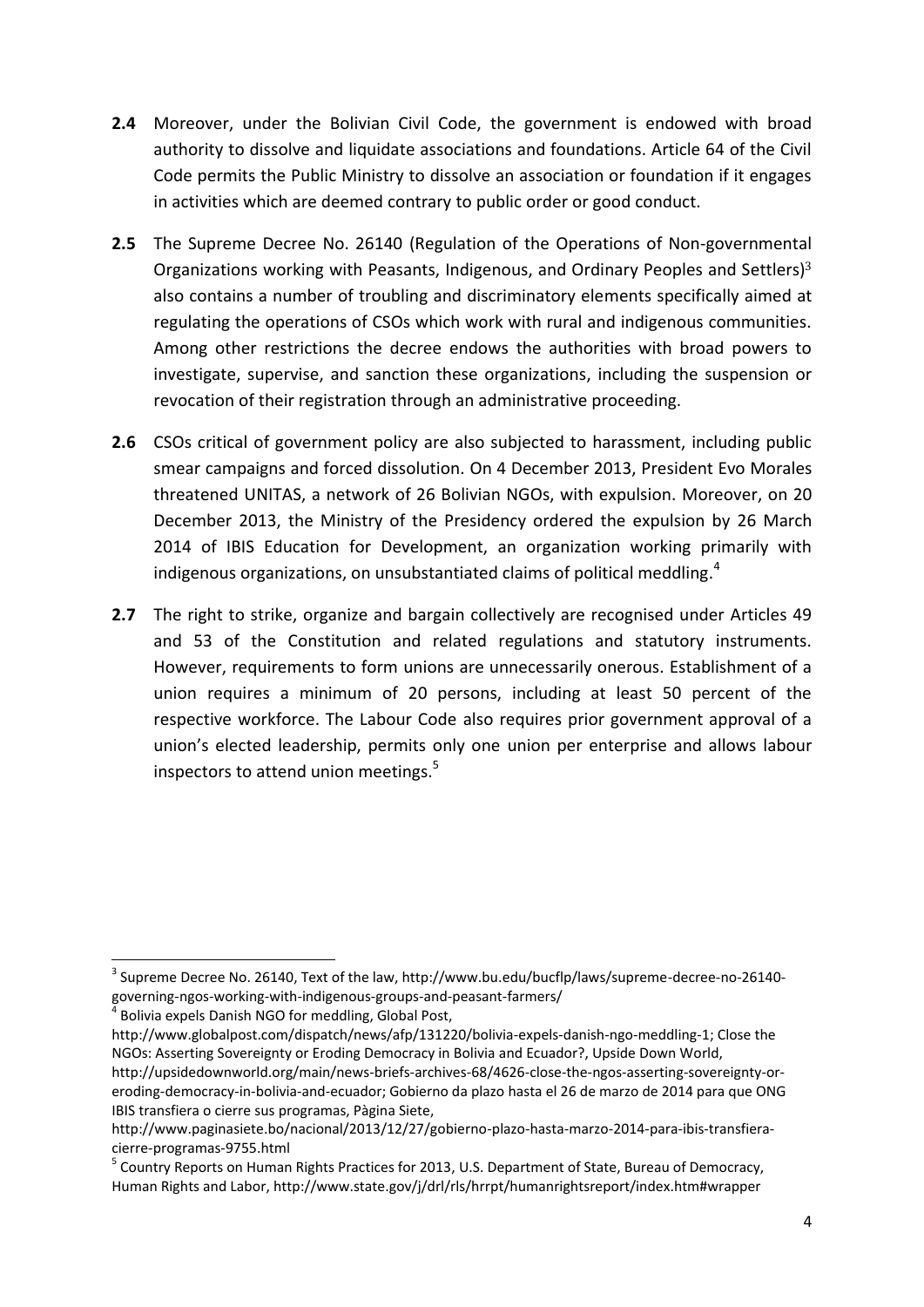# **3. (C) Concerns involving harassment, intimidation and attacks against human rights defenders and civil society activists**

- **3.1** Article 12 of the UN Declaration on Human Rights Defenders mandates States to take necessary measures to ensure protection to human rights defenders. The ICCPR further guarantees the freedoms of expression, association and assembly. However, it is a matter of deep concern that human rights defenders engaged in legitimate activities continue to be subjected to reprisals by state officials.
- **3.2** Human rights defenders including lawyers, indigenous leaders and trade unionists and members of CSOs and social movements continue to face harassment, intimidation, and threats. In particular, HRDs advocating for greater protection of land, environmental and indigenous persons' rights have been disproportionately targeted.
- **3.3** On 23 January 2014, the Institute of Therapy and Investigation into the After-effects of Torture and State Violence (Instituto de Terapia e Investigación sobre las Secuelas de la Tortura y la Violencia Estatal – ITEI), publicly denounced the growing number of death threats received by its staff since 15 November 2013.<sup>6</sup>
- **3.4** In 2011, five environmental CSOs (the Conservation Strategy Fund, Herencia, Puma, WCS Rainforest Alliance and Armonía) which were implementing projects funded by the United States Agency for International Development (USAID) in the Amazon region were forced to leave Pando Province following a resolution by the Association of Municipalities which condemned the organizations "for menacing the government of President Evo Morales. 7
- **3.5** Article 14 of the Constitution of Bolivia prohibits all forms of discrimination based on sexual orientation and gender identity. Nonetheless, discrimination by the authorities against LGBTI persons remains rife. In 2013, a study undertaken by the Emancipation Fund revealed that 86 percent of surveyed LGBTI individuals have been subjected to physical or verbal abuse by police officers. Moreover, a number of organizations reported a severe reluctance among the security services to pursue reports of infringements of the rights of LGBTI persons.

.

<sup>&</sup>lt;sup>6</sup> Bolivia: Death threats against human rights defender Ms Emma Bolshia Bravo Cladera, Front line defenders, <http://www.frontlinedefenders.org/node/24878#sthash.s344o2eu.dpuf>

 $^7$  Bolivia 2011, Report on Laws and Regulations Governing Civil Society Organizations in Bolivia, World Movement for Democracy[, http://www.wmd.org/projects/defending-civil-society/country-reports/bolivia-](http://www.wmd.org/projects/defending-civil-society/country-reports/bolivia-2011-en)[2011-en](http://www.wmd.org/projects/defending-civil-society/country-reports/bolivia-2011-en)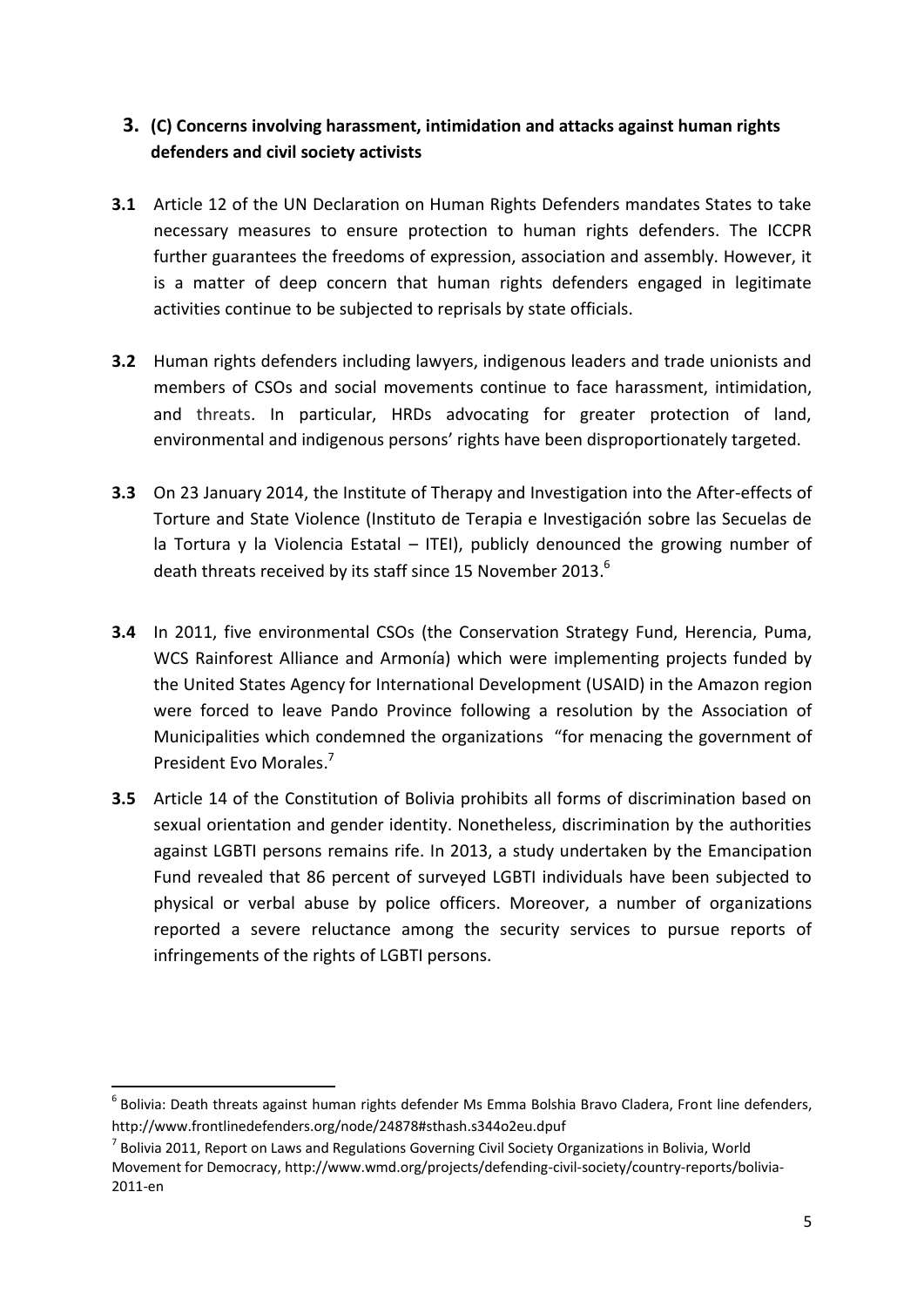- **4. (D) Concerns regarding freedom of expression, independence of the media, restrictions on access to information and intimidation, harassment and attacks on journalists**
- **4.1** Article 21 of the ICCPR guarantees the freedom of expression and opinion. While Article 106 of Constitution of Bolivia also provides for the right to hold opinions and free expression, a number of worrying qualifications to these provisions undermine the right to freedom of expression. Article 107 of the Constitution imposes a duty to citizens to communicate with "truth and responsibility" and stipulates that the media must contribute to the promotion of the ethical, moral, and civic values of the nation's multiple cultures.
- **4.2** Since its human rights record was first examined during the 7<sup>th</sup> Session of the Universal Periodic Review process in 2010 the Bolivian Government has continued to invoke national legislation to curtail the exercise of the right to freedom of expression. On 8 May 2013, Bolivia's National Assembly adopted Law No. 370, which, under Article 12 (Chapter I, Title III, Paragraph II), protects freedom of expression of foreign migrants. However, restrictions under Article 12, Paragraph III, of the same law limit such rights in cases where migrants violate national security or public order, foster political propaganda, interfere in internal affairs or incite hate or discrimination.<sup>8</sup>
- **4.3** Moreover, the Law Against Racism and All Forms of Discrimination (Law 045), adopted on 8 October 2010, includes a number of worrying provisions which unduly restrict freedom of expression.<sup>9</sup> Article 23 of the law allows for 1 to 5 years imprisonment for people accused of divulging, publishing or endorsing racist or discriminatory ideas. In July 2012 and January 2013, the Mayor of the city of Oruro and the office of the Vice Minister of Decolonization filed a lawsuit against television presenter Milena Fernandez in response to her statement that the city of Oruro was "foul smelling".
- **4.4** Physical attacks against journalists continue at an alarming rate. In 2011, Bolivian CSO, the National Press Association (Asociación de la Prensa Boliviana, ANP), which represents 20 media outlets, documented 46 attacks against its journalists while the Unite Foundation registered 81 cases of verbal and physical aggression against 130 media-sector employees in 2012. 10

1

<sup>8</sup> Law 370, Full text, http://bolivia.infoleyes.com/shownorm.php?id=4429

<sup>&</sup>lt;sup>9</sup> Bolivia, Reporters Without Borders,<https://en.rsf.org/report-bolivia,168.html>

<sup>&</sup>lt;sup>10</sup> Human Rights Committee considers report of Bolivia, OHCHR,

[http://www.ohchr.org/EN/NewsEvents/Pages/DisplayNews.aspx?NewsID=13864&LangID=E\)](http://www.ohchr.org/EN/NewsEvents/Pages/DisplayNews.aspx?NewsID=13864&LangID=E); Bolivia, Inter American Press Association,<http://www.sipiapa.org/en/asamblea/bolivia-102>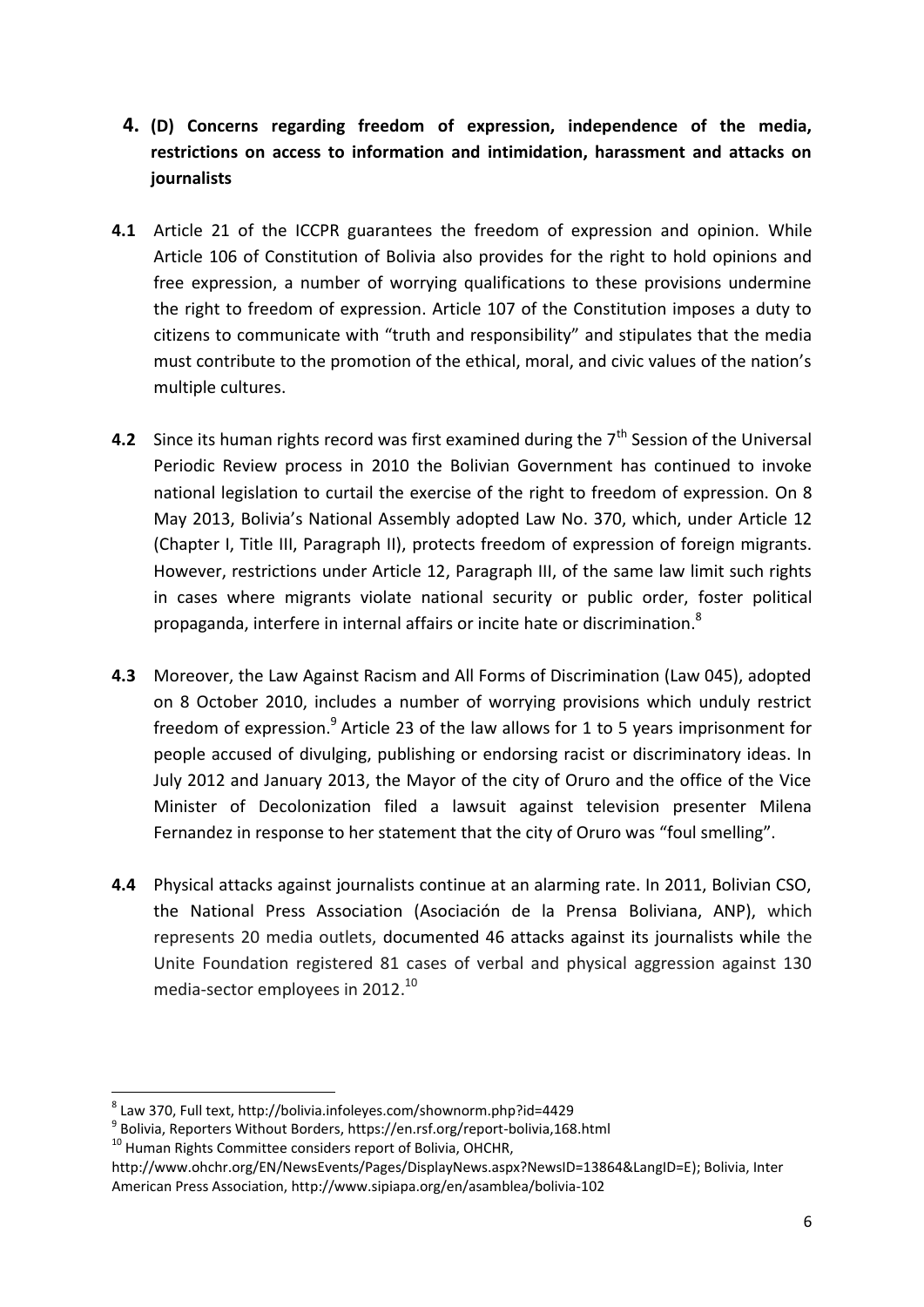**4.5** In October 2012, four assailants doused Radio Popular journalist, Fernando Vidal, with gasoline and then set him on fire in Yacuiba Province. Prior the incident Mr Vidal had reported on alleged corruption among local customs agents.

#### **5 (E) Concerns regarding freedom of assembly**

Article 21 of the Constitution of Bolivia guarantees the right to peaceful assembly. In addition, Article 21 of the ICCPR also protects this right. While public demonstrations are not generally prohibited, between 2010 and 2014, the right to peaceful assembly was imperilled by the use of excessive force by security forces.

- **5.1** In September 2011, five hundred members of the Bolivian security forces used tear gas and rubber bullets to forcibly clear a protest camp in Yucumo, Beni. The 800 protestors advocating against the construction of a highway through the TIPNIS indigenous territory and national park rainforest, included older persons, pregnant women and  $children.<sup>11</sup>$
- **5.2** Moreover, in 11 months in 2011-2012, the National Media Observatory (Observatorio Nacional de Medio, ONADEM) reported that 25 journalists have been attacked during on-going protests in the country.
- **5.3** Violence committed during labour demonstrations continue to be a serious problem. During a labour strike organized by the Bolivian Labor Central Union, at least 30 individuals, including both protesters and police officers, were injured from 5-15 May 2013. On May 6, near Parotani, Cochabamba Province, two protesters were allegedly shot and wounded.

## **6. (F) Recommendations to the Government of the Plurinational State of Bolivia**

CIVICUS and Fundación CONSTRUIR call on the Government of the Plurinational State of Bolivia to create an enabling environment for civil society to operate, in accordance with the rights ensured by the ICCPR and the UN Declaration on Human Rights

<sup>.</sup>  $11$  Bolivian Police Intervene in Indigenous TIPNIS March, Bolivia Diary,

<http://boliviadiary.wordpress.com/2011/09/26/news-bolivian-police-intervene-in-indigenous-tipnis-march/> [https://nacla.org/blog/2011/9/28/police-attack-tipnis-marchers-roils-bolivia;](https://nacla.org/blog/2011/9/28/police-attack-tipnis-marchers-roils-bolivia) Bolivia: Criminal Charges Against Indigenous Leaders, Revelations of Police Infiltration Reignite TIPNIS Conflict, Upside Down World, [http://upsidedownworld.org/main/news-briefs-archives-68/4435-bolivia-criminal-charges-against-indigenous](http://upsidedownworld.org/main/news-briefs-archives-68/4435-bolivia-criminal-charges-against-indigenous-leaders-revelations-of-police-infiltration-reignite-tipnis-conflict)[leaders-revelations-of-police-infiltration-reignite-tipnis-conflict;](http://upsidedownworld.org/main/news-briefs-archives-68/4435-bolivia-criminal-charges-against-indigenous-leaders-revelations-of-police-infiltration-reignite-tipnis-conflict) Informes ONADEM: Agresiones a periodistas conflicto TIPNIS, Fundación UNIR, [http://www.scribd.com/doc/101132219/Informe-Sobre-Agresiones-a-](http://www.scribd.com/doc/101132219/Informe-Sobre-Agresiones-a-Periodistas-Caso-TIPNIS-Julio)[Periodistas-Caso-TIPNIS-Julio](http://www.scribd.com/doc/101132219/Informe-Sobre-Agresiones-a-Periodistas-Caso-TIPNIS-Julio)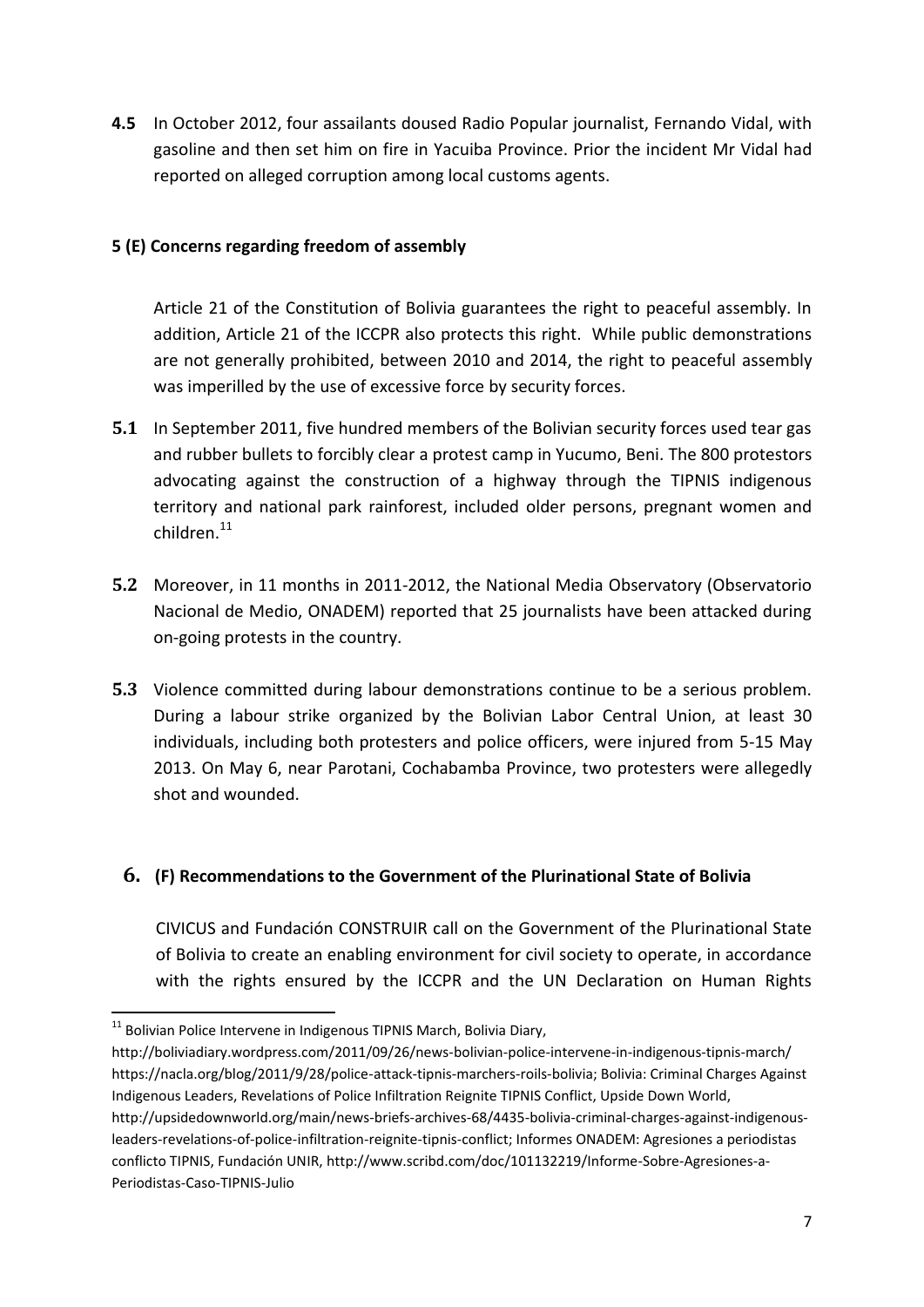Defenders. At a minimum, the following conditions should be guaranteed: freedom of association, freedom of expression, the right to operate free from unwarranted state interference, the right to communicate and cooperate, the right to seek and secure funding and the state's duty to protect. In light of this, the following specific recommendations are made:

#### **6.1 Regarding restrictions on the freedom of association**

- Articles 52 (2), 58 and 57 (Title II) of the Bolivian Civil Code and the Supreme Decree No. 22409 of 1990 should be amended to guarantee that undue restrictions on the freedom of association are removed;
- Threats to expel foreign CSOs working in Bolivia by the President and other Government bodies must be revoked;
- Senior government officials and government security forces should ensure greater cooperation with the Human Rights Ombudsman and Civil Society Organizations;
- Provisions found in regulations and statutory instruments restricting the right to organize and bargain collectively and form a union should be amended to fully guarantee freedom of association.

## **6.2 Regarding the arbitrary detention and harassment of civil society activists**

- Civil society members and human rights defenders should be provide a safe and secure environment to carry out their work. All instances of violations of their rights should be independently investigated;
- The Government of Bolivia should investigate and bring to justice perpetrators of violence against human rights defenders in the country;
- Investigations currently suspended into attacks, harassment and intimidation of activists should be re-launched.

# **6.3 Regarding restrictions on freedom of expression and access to information, and intimidation, harassment and attacks on journalists**

• Senior government officials should condemn the persecution of journalists, including attacks, harassment, intimidation and slander;